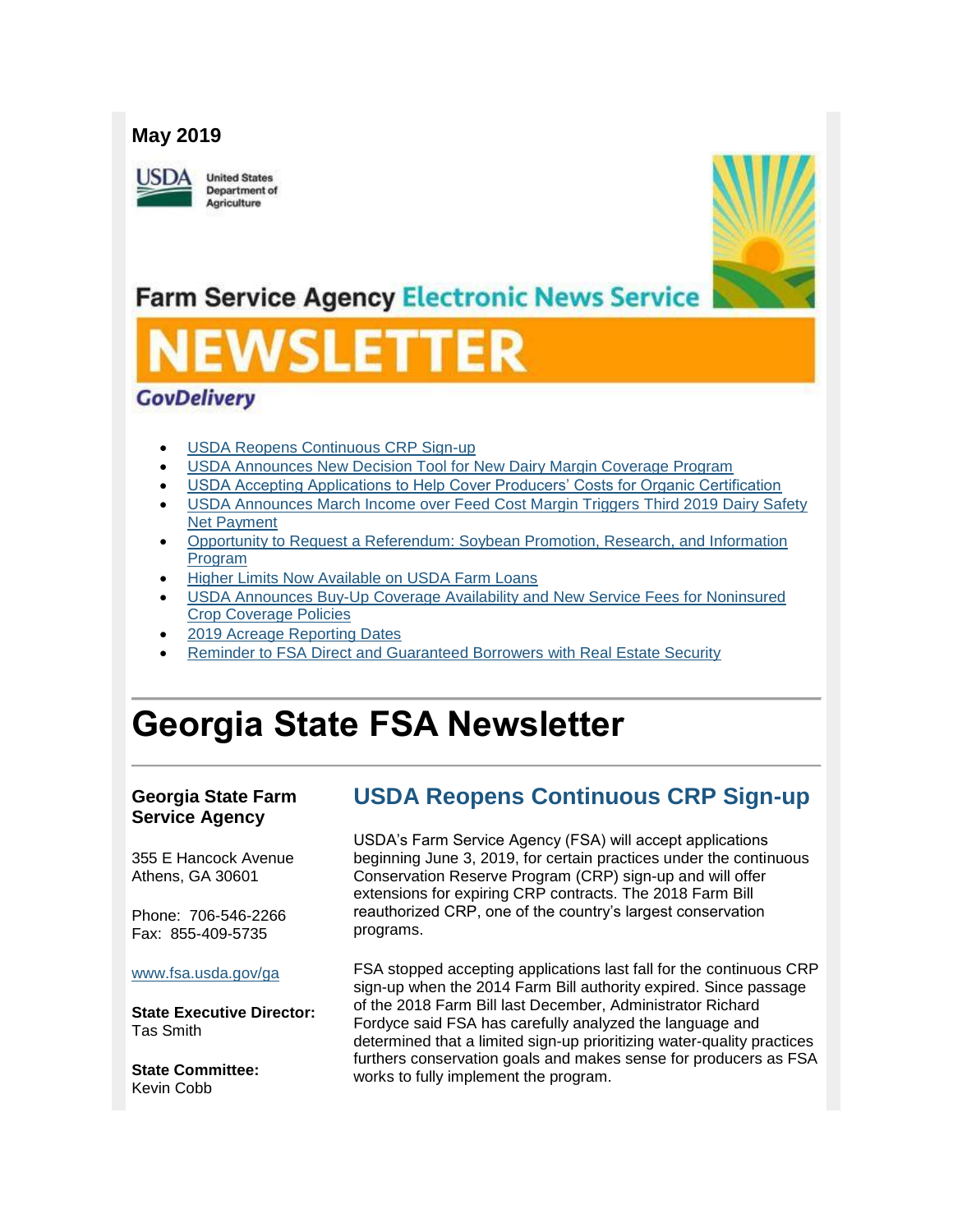L.G. (Bo) Herndon, Jr. Allen Poole Meredith McNair Rogers Donnie Smith

**Administrative Officer:** Dianne R. Westmoreland

**Farm Loan Chief:** Robert Tyson

**Farm Programs Chief:** Brett Martin

**Public Affairs/Outreach** Neal Leonard

To find contact information for your local office go to [www.fsa.usda.gov/ga](http://www.fsa.usda.gov/ga)

#### **Continuous CRP Sign-up**

This year's sign-up will include such practices as grassed waterways, filter strips, riparian buffers, wetland restoration and others. [View a full list of practices](https://www.fsa.usda.gov/programs-and-services/conservation-programs/conservation-reserve-program/crp-continuous-enrollment/index?utm_medium=email&utm_source=govdelivery) approved for this program.

Continuous sign-up enrollment contracts are 10 to 15 years in duration. Soil rental rates will be set at 90 percent of the existing rates. Incentive payments will not be offered for these contracts.

#### **Conservation Reserve Enhancement Program Sign-up**

FSA will also reopen sign-up for existing Conservation Reserve Enhancement Program (CREP) agreements. Fact sheets on current CREP agreements are available on [this webpage.](https://www.fsa.usda.gov/programs-and-services/conservation-programs/conservation-reserve-enhancement/index?utm_medium=email&utm_source=govdelivery)

#### **Other CRP Sign-up Options**

FSA will open a CRP general sign-up in December 2019 and a CRP Grasslands sign-up later.

#### **CRP Contract Extensions**

A one-year extension will be offered to existing CRP participants who have expiring CRP contracts of 14 years or less. Producers eligible for an extension will receive a letter describing their options.

Alternatively, producers with expiring contracts may have the option to enroll in the Transition Incentives Program, which provides two additional annual rental payments on the condition the land is sold or rented to a beginning farmer or rancher or a member of a socially disadvantaged group.

#### **More Information**

Producers interested in applying for continuous CRP practices, including those under existing CREP agreements, or who need an extension, should contact their USDA service center beginning June 3. To locate your local FSA office, visit [www.farmers.gov.](https://www.farmers.gov/?utm_medium=email&utm_source=govdelivery) More information on CRP can be found at [www.fsa.usda.gov/crp.](https://www.fsa.usda.gov/programs-and-services/conservation-programs/conservation-reserve-program/index?utm_medium=email&utm_source=govdelivery)

## <span id="page-1-0"></span>**USDA Announces New Decision Tool for New Dairy Margin Coverage Program**

USDA announced the availability of a new [web-based tool](https://www.fsa.usda.gov/programs-and-services/farm-bill/farm-safety-net/dairy-programs/dmc-decision-tool/index?utm_medium=email&utm_source=govdelivery) – developed in partnership with the University of Wisconsin – to help dairy producers evaluate various scenarios using different coverage levels through the new [Dairy Margin Coverage](https://www.fsa.usda.gov/programs-and-services/farm-bill/farm-safety-net/dairy-programs/index?utm_medium=email&utm_source=govdelivery) (DMC) program.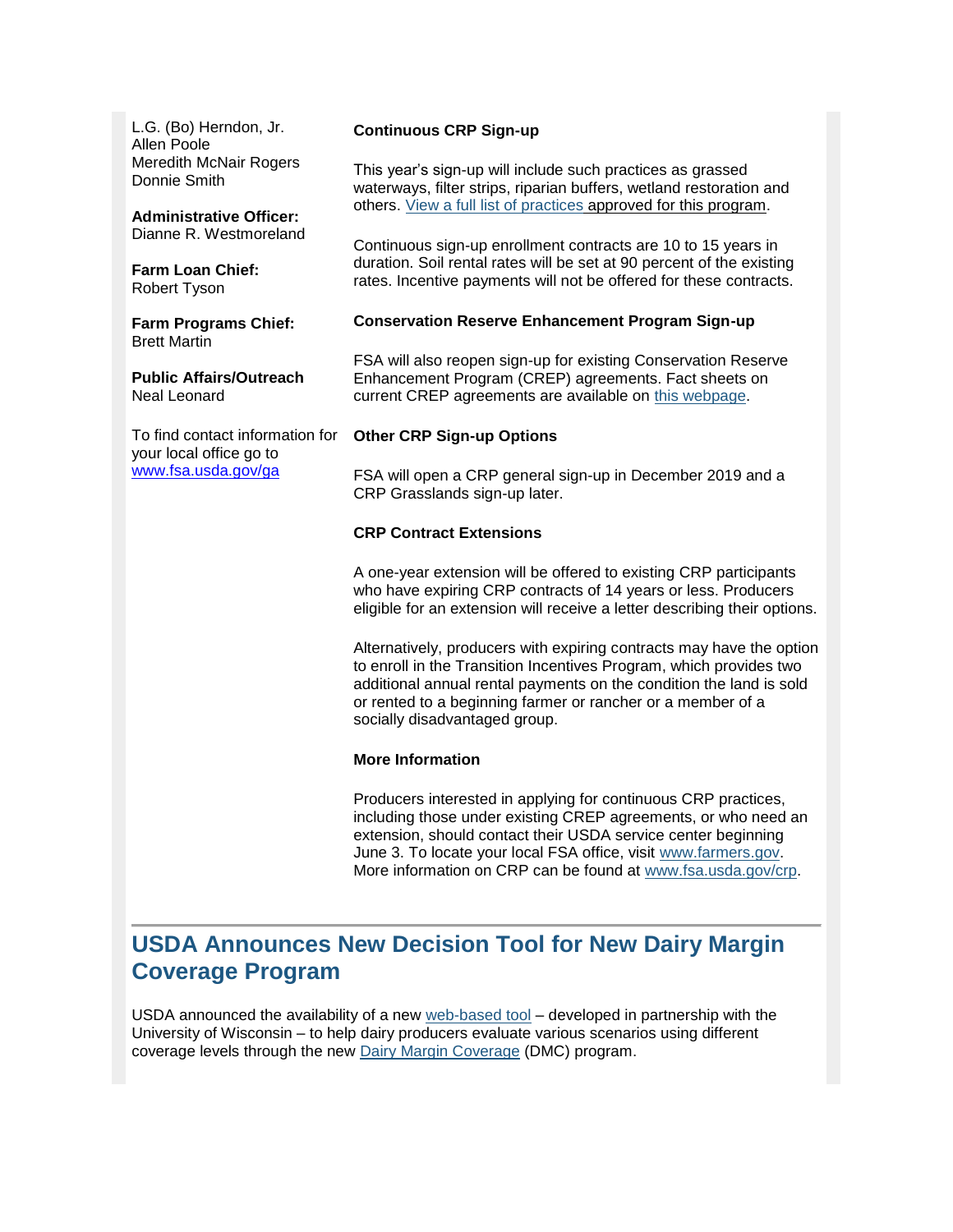The 2018 Farm Bill authorized DMC, a voluntary risk management program that offers financial protection to dairy producers when the difference between the all milk price and the average feed cost (the margin) falls below a certain dollar amount selected by the producer. It replaces the program previously known as the Margin Protection Program for Dairy. Sign-up for this USDA Farm Service Agency (FSA) program opens on June 17.

The University of Wisconsin launched the decision support tool in cooperation with FSA and funded through a cooperative agreement with the USDA Office of the Chief Economist. The tool was designed to help producers determine the level of coverage under a variety of conditions that will provide them with the strongest financial safety net. It allows farmers to simplify their coverage level selection by combining operation data and other key variables to calculate coverage needs based on price projections.

The decision tool assists producers with calculating total premiums costs and administrative fees associated with participation in DMC. It also forecasts payments that will be made during the coverage year.

For more information, access the tool at [fsa.usda.gov/dmc-tool.](https://www.fsa.usda.gov/programs-and-services/farm-bill/farm-safety-net/dairy-programs/dmc-decision-tool/index?utm_medium=email&utm_source=govdelivery) For DMC sign-up, eligibility and related program information, visit [fsa.usda.gov](http://www.fsa.usda.gov/?utm_medium=email&utm_source=govdelivery) or contact your local [USDA Service Center.](http://farmers.gov/service-locator?utm_medium=email&utm_source=govdelivery)

## <span id="page-2-0"></span>**USDA Accepting Applications to Help Cover Producers' Costs for Organic Certification**

USDA's Farm Service Agency (FSA) announced that organic producers and handlers can apply for federal funds to assist with the cost of receiving and maintaining organic certification through the [Organic Certification Cost Share Program](https://www.fsa.usda.gov/programs-and-services/occsp/index?utm_medium=email&utm_source=govdelivery) (OCCSP). Applications for fiscal 2019 funding are due Oct. 31, 2019.

OCCSP received continued support through the 2018 Farm Bill. It provides cost-share assistance to producers and handlers of agricultural products for the costs of obtaining or maintaining organic certification under the USDA's National Organic Program. Eligible producers include any certified producers or handlers who have paid organic certification fees to a USDA-accredited certifying agent. Eligible expenses for cost-share reimbursement include application fees, inspection costs, fees related to equivalency agreement and arrangement requirements, travel expenses for inspectors, user fees, sales assessments and postage.

Certified producers and handlers are eligible to receive reimbursement for up to 75 percent of certification costs each year, up to a maximum of \$750 per certification scope, including crops, livestock, wild crops, handling and state organic program fees.

#### **Opportunities for State Agencies**

Today's announcement also includes the opportunity for state agencies to apply for grant agreements to administer the OCCSP program in fiscal 2019. State agencies that establish agreements for fiscal year 2019 may be able to extend their agreements and receive additional funds to administer the program in future years.

FSA will accept applications from state agencies for fiscal year 2019 funding for cost-share assistance through May 29, 2019.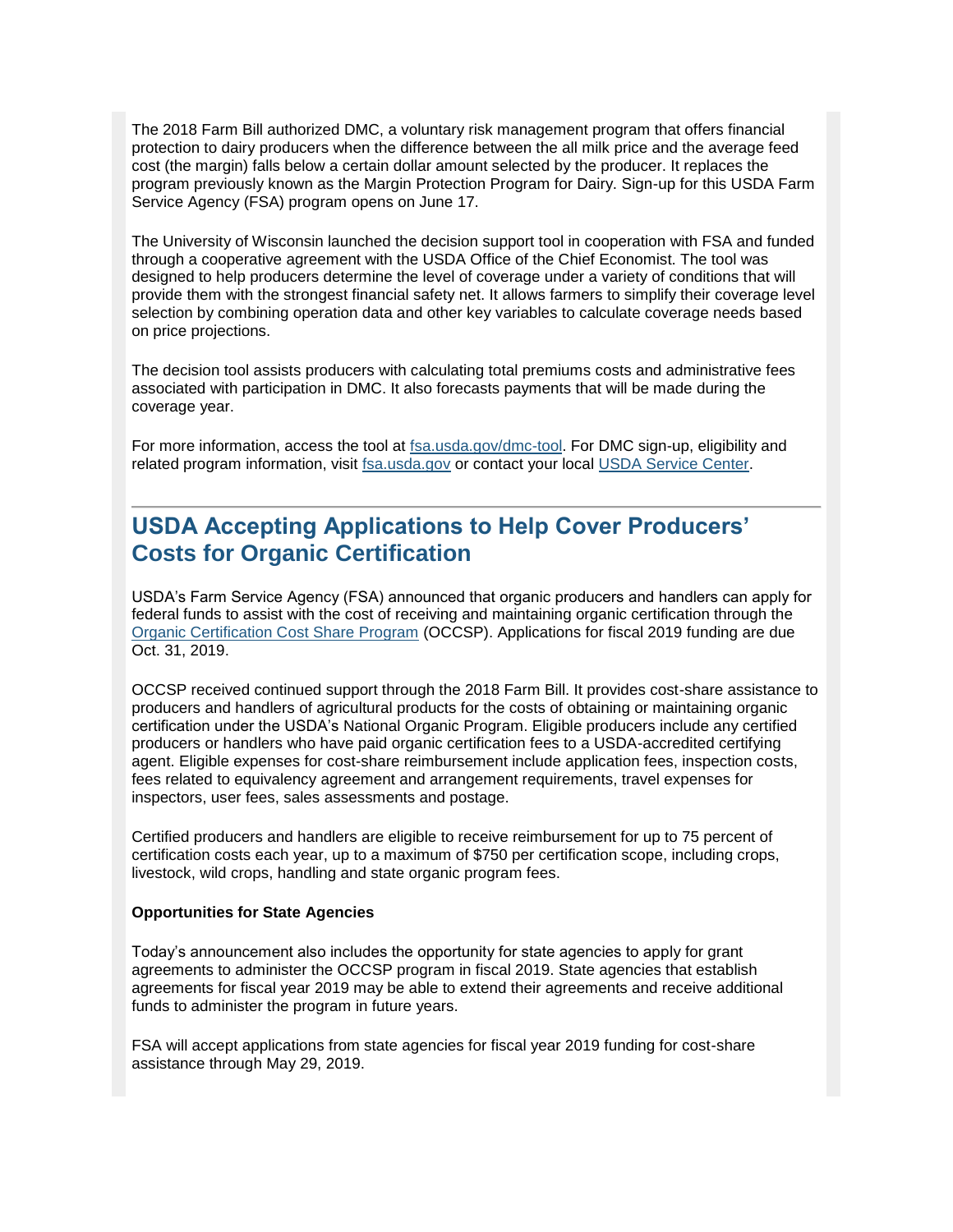#### **More Information**

To learn more about organic certification cost share, please visit the [OCCSP webpage,](https://www.fsa.usda.gov/programs-and-services/occsp/index?utm_medium=email&utm_source=govdelivery) view the [notice of funds availability on the Federal Register,](https://www.fsa.usda.gov/Assets/USDA-FSA-Public/usdafiles/organic-certification-cost-share-program/pdf/occsp_nofa_2019-08624.pdf?utm_medium=email&utm_source=govdelivery) or contact your [FSA county office.](https://offices.sc.egov.usda.gov/locator/app?utm_medium=email&utm_source=govdelivery) To learn more about USDA support for organic agriculture, visit [usda.gov/organic.](https://www.usda.gov/topics/organic?utm_medium=email&utm_source=govdelivery)

## <span id="page-3-0"></span>**USDA Announces March Income over Feed Cost Margin Triggers Third 2019 Dairy Safety Net Payment**

*Dairy Margin Coverage Program Sign-Up Begins June 17*

USDA's Farm Service Agency (FSA) announced this week that the March 2019 income over feed cost margin was \$8.85 per hundredweight (cwt.), triggering the third payment for dairy producers who purchase the appropriate level of coverage under the new [Dairy Margin Coverage](https://www.fsa.usda.gov/programs-and-services/farm-bill/farm-safety-net/dairy-programs/index?utm_medium=email&utm_source=govdelivery) (DMC) program.

DMC, which replaces the Margin Protection Program for Dairy (MPP-Dairy), offers protection to dairy producers when the difference between the all milk price and the average feed cost (the margin) falls below a certain dollar amount selected by the producer.

The sign-up period for DMC opens June 17, 2019. Dairy producers who elect a DMC coverage level between \$9 and \$9.50 would be eligible for a payment for January, February and March 2019.

For example, a dairy operation that chooses to enroll an established production history of 3 million pounds (30,000 cwt.) and elects the \$9.50 coverage level on 95 percent of production would receive \$1,543.75 for March.

Sample calculation:

\$9.50 - \$8.85 margin = \$0.65 difference

\$0.65 x 95 percent of production x 2,500 cwt.  $(30,000 \text{ cwt.}/12) = $1,543.75$ 

DMC premiums are paid annually. The calculated annual premium for coverage at \$9.50 on 95 percent of a 3-million-pound production history for this example would be \$4,275.

Sample calculation:

 $3,000,000 \times 95$  percent = 2,850,000/100 = 28,500 cwt. x 0.150 premium fee = \$4,275

The dairy operation in the example calculation will pay \$4,275 in total premium payments for all of 2019 and receive \$8,170 in DMC payments for January, February and March combined. Additional payments will be made if calculated margins remain below the \$9.50/cwt level.

All participants are also required to pay an annual \$100 administrative fee in addition to any premium, and payments will be subject to a 6.2 percent reduction to account for federal sequestration.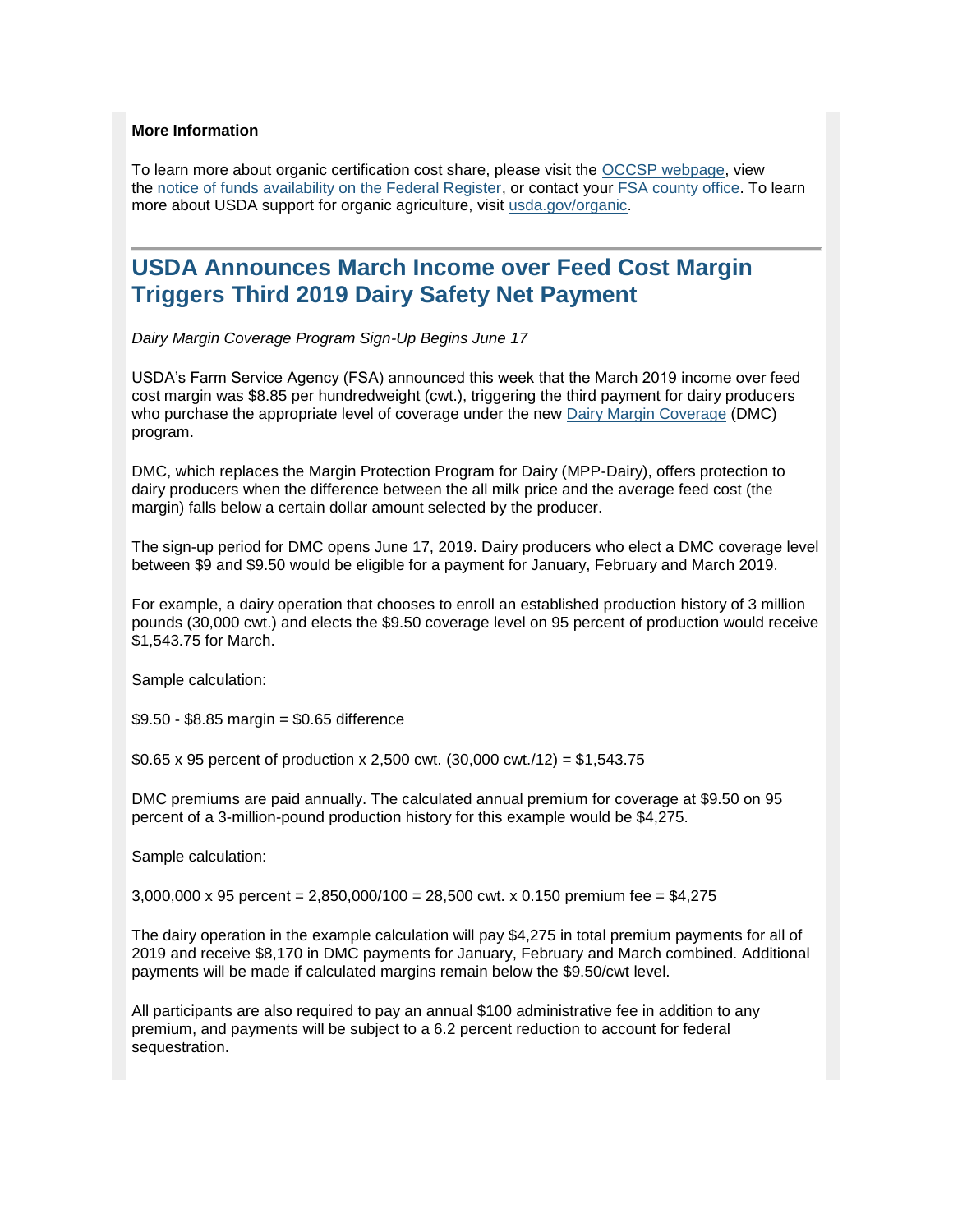Operations making a one-time election to participate in DMC through 2023 are eligible to receive a 25 percent discount on their premium for the existing margin coverage rates. For the example above, this would reduce the annual premium by \$1,068.75.

#### **About DMC**

On December 20, 2018, President Trump signed into law the 2018 Farm Bill, which provides support, certainty and stability to our nation's farmers, ranchers and land stewards by enhancing farm support programs, improving crop insurance, maintaining disaster programs and promoting and supporting voluntary conservation. FSA is committed to implementing these changes as quickly and effectively as possible, and today's updates are part of meeting that goal.

Recently, FSA announced the availability of the [DMC decision support tool](https://www.fsa.usda.gov/programs-and-services/farm-bill/farm-safety-net/dairy-programs/dmc-decision-tool/index?utm_medium=email&utm_source=govdelivery) as well as [repayment](https://www.fsa.usda.gov/news-room/news-releases/2019/usda-announces-repayment-options-for-producers-with-coverage-in-previous-margin-protection-program-for-dairy?utm_medium=email&utm_source=govdelivery)  [options](https://www.fsa.usda.gov/news-room/news-releases/2019/usda-announces-repayment-options-for-producers-with-coverage-in-previous-margin-protection-program-for-dairy?utm_medium=email&utm_source=govdelivery) for producers who were enrolled in MPP-Dairy.

For DMC signup, eligibility and related dairy program information, visit the [DMC webpage](https://www.fsa.usda.gov/programs-and-services/farm-bill/farm-safety-net/dairy-programs/index?utm_medium=email&utm_source=govdelivery) or contact your local USDA service center. To locate your local FSA office, visit [farmers.gov/](http://farmers.gov/?utm_medium=email&utm_source=govdelivery)service-locator.

## <span id="page-4-0"></span>**Opportunity to Request a Referendum: Soybean Promotion, Research, and Information Program**

The USDA Agricultural Marketing Service (AMS) announced that soybean producers may request a referendum on the Soybean Promotion and Research Order, as authorized under the Soybean Promotion, Research, and Consumer Information Act. Participation in the Request for Referendum is voluntary, and producers should only participate if they wish to request a referendum on the program.

The results of the Request for Referendum will be published in a notice in the Federal Register. If at least 10 percent of eligible producers, as determined by USDA, participate in the Request for Referendum, a referendum will be held within one year from that determination.

Interested soybean producers may request a referendum during a four-week period beginning May 6 and ending May 31, 2019. Form LS-51-1, *Soybean Promotion and Research Order Request for Referendum*, may be [downloaded online,](https://www.ams.usda.gov/rules-regulations/research-promotion/soybean?utm_medium=email&utm_source=govdelivery) or obtained by mail, fax, or in person from Farm Service Agency (FSA) County Offices during this time.

Completed forms and supporting documentation must be returned to the appropriate County FSA Office by fax or in person no later than close of business May 31, 2019, or if returned by mail, must be postmarked by midnight May 31, 2019, and received in the County FSA Office by close of business on June 6, 2019.

For detailed information, including eligibility, read the full [AMS announcement.](https://www.ams.usda.gov/rules-regulations/opportunity-request-referendum-soybean-promotion-research-and-information-program?utm_medium=email&utm_source=govdelivery) To find your local office, visit [www.farmers.gov.](http://www.farmers.gov/?utm_medium=email&utm_source=govdelivery)

## <span id="page-4-1"></span>**Higher Limits Now Available on USDA Farm Loans**

Higher limits are now available for borrowers interested in USDA's farm loans, which help agricultural producers purchase farms or cover operating expenses. The 2018 Farm Bill increased the amount that producers can borrow through direct and guaranteed loans available through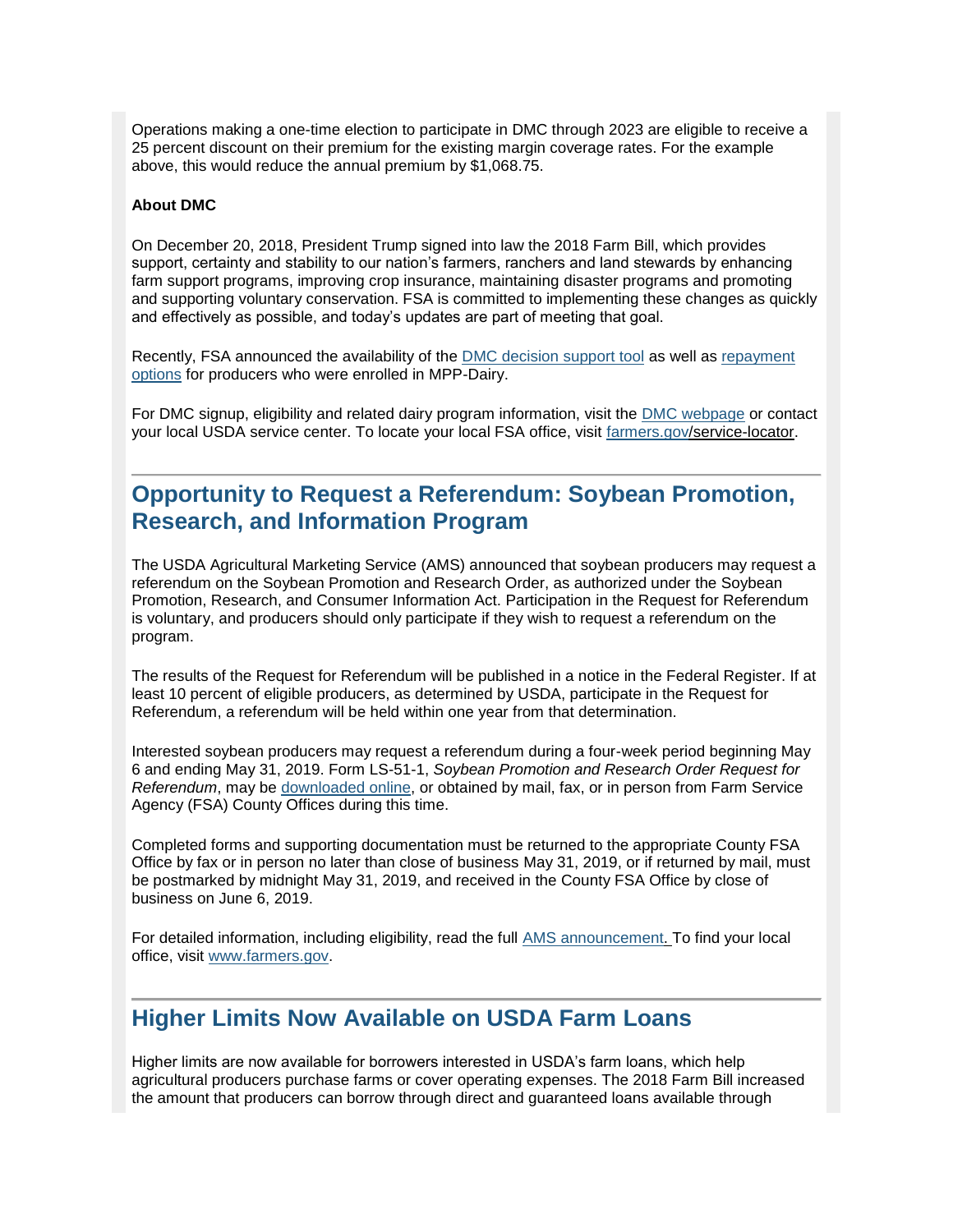USDA's Farm Service Agency (FSA) and made changes to other loans, such as microloans and emergency loans.

Key changes include:

- The Direct Operating Loan limit increased from \$300,000 to \$400,000, and the Guaranteed Operating Loan limit increased from \$1.429 million to \$1.75 million. Operating loans help producers pay for normal operating expenses, including machinery and equipment, seed, livestock feed, and more.
- The Direct Farm Ownership Loan limit increased from \$300,000 to \$600,000, and the Guaranteed Farm Ownership Loan limit increased from \$1.429 million to \$1.75 million. Farm Ownership Loans help producers become owner-operators of family farms as well as improve and expand current operations.
- Producers can now receive both a \$50,000 Farm Ownership Microloan and a \$50,000 Operating Microloan. Previously, microloans were limited to a combined \$50,000. Microloans provide flexible access to credit for small, beginning, niche, and non-traditional farm operations.
- Producers who previously received debt forgiveness as part of an approved FSA restructuring plan are now eligible to apply for emergency loans. Previously, these producers were ineligible.
- Beginning and socially disadvantaged producers can now receive up to a 95 percent guarantee against the loss of principal and interest on a loan, up from 90 percent.

#### **About Farm Loans**

Direct farm loans, which include microloans and emergency loans, are financed and serviced by FSA, while guaranteed farm loans are financed and serviced by commercial lenders. For guaranteed loans, FSA provides a guarantee against possible financial loss of principal and interest.

For more information on FSA farm loans, visit [www.fsa.usda.gov](http://www.fsa.usda.gov/?utm_medium=email&utm_source=govdelivery) or contact your [local USDA](https://www.farmers.gov/service-locator?utm_medium=email&utm_source=govdelivery)  [Service Center.](https://www.farmers.gov/service-locator?utm_medium=email&utm_source=govdelivery)

## <span id="page-5-0"></span>**USDA Announces Buy-Up Coverage Availability and New Service Fees for Noninsured Crop Coverage Policies**

USDA's Farm Service Agency (FSA) announced that higher levels of coverage will be offered through the Noninsured Crop Disaster Assistance Program (NAP), a popular safety net program, beginning April 8, 2019. The 2018 Farm Bill also increased service fees and made other changes to the program, including service fee waivers for qualified military veterans interested in obtaining NAP coverage.

NAP provides financial assistance to producers of commercial crops for which insurance coverage is not available in order to protect against natural disasters that result in lower yields or crop losses, or prevent crop planting.

#### **NAP Buy-Up Coverage Option**

The 2018 Farm Bill reinstates higher levels of coverage, from 50 to 65 percent of expected production in 5 percent increments, at 100 percent of the average market price. Producers of organics and crops marketed directly to consumers also may exercise the "buy-up" option to obtain NAP coverage of 100 percent of the average market price at the coverage levels of between 50 and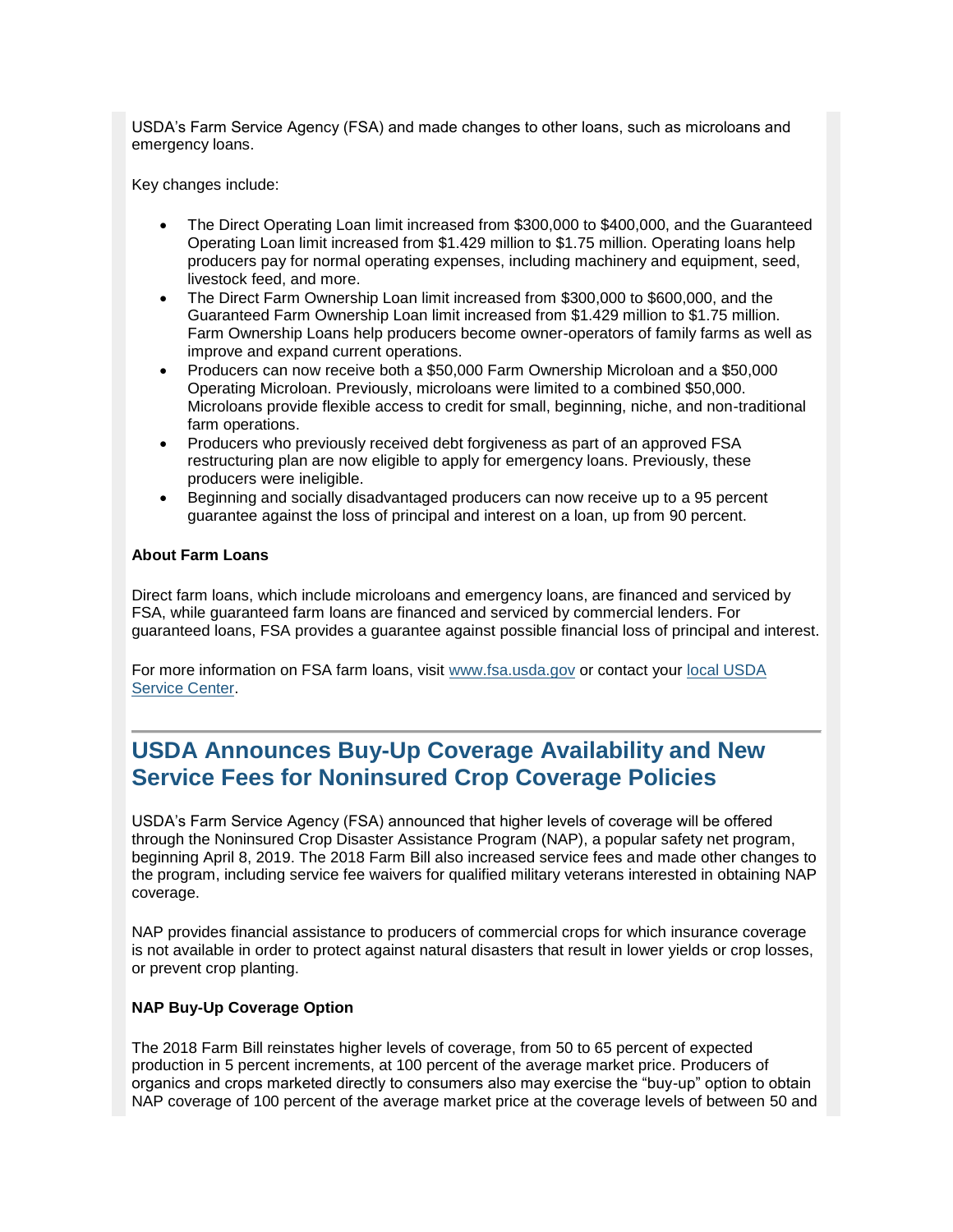65 percent of expected production. NAP basic coverage is available at 55 percent of the average market price for crop losses that exceed 50 percent of expected production.

Producers have a *one-time opportunity until May 24, 2019*, to obtain buy-up coverage for 2019 or 2020 eligible crops for which the NAP application closing date has passed.

Buy-up coverage is not available for crops intended for grazing.

#### **NAP Service Fees**

For all coverage levels, the new NAP service fee is the lesser of \$325 per crop or \$825 per producer per county, not to exceed a total of \$1,950 for a producer with farming interests in multiple counties. These amounts reflect a \$75 service fee increase for crop, county or multi-county coverage. The fee increases apply to obtaining NAP coverage on crops on or after April 8, 2019.

#### **NAP Enhancements for Qualified Military Veterans**

The 2018 Farm Bill NAP amendments specify that qualified veteran farmers or ranchers are now eligible for a service fee waiver and premium reduction, if the NAP applicant meets certain eligibility criteria.

Beginning, limited resource and targeted underserved farmers or ranchers remain eligible for a waiver of NAP service fees and premium reduction when they file form CCC-860, "*Socially Disadvantaged, Limited Resource and Beginning Farmer or Rancher Certification.*"

For NAP application, eligibility and related program information, visit [www.fsa.usda.gov/nap](http://www.fsa.usda.gov/nap?utm_medium=email&utm_source=govdelivery) or contact your local USDA Service Center. To locate your local FSA office, visit [www.farmers.gov.](http://www.farmers.gov/?utm_medium=email&utm_source=govdelivery)

## <span id="page-6-0"></span>**2019 Acreage Reporting Dates**

In order to comply with FSA program eligibility requirements, all producers are encouraged to visit their County FSA Office to file an accurate crop certification report by the applicable deadline.

The following acreage reporting dates are applicable for Georgia:

| May 15, 2019       | Sweet Corn (planted 8/26-5/15), Tobacco, Tomatoes (planted 8/16-4/5) |
|--------------------|----------------------------------------------------------------------|
| July 15, 2019      | All other crops, Perennial Forage                                    |
| August 15, 2019    | Tomatoes (planted 7/1-8/15)                                          |
| September 15, 2019 | Sweet Corn (planted 7/15-8/25)                                       |
| September 30, 2019 | Cabbage (planted 7/16-9/30)                                          |
|                    |                                                                      |

The following exceptions apply to the above acreage reporting dates:

If the crop has not been planted by the above acreage reporting date, then the acreage must be reported no later than 15 calendar days after planting is completed.